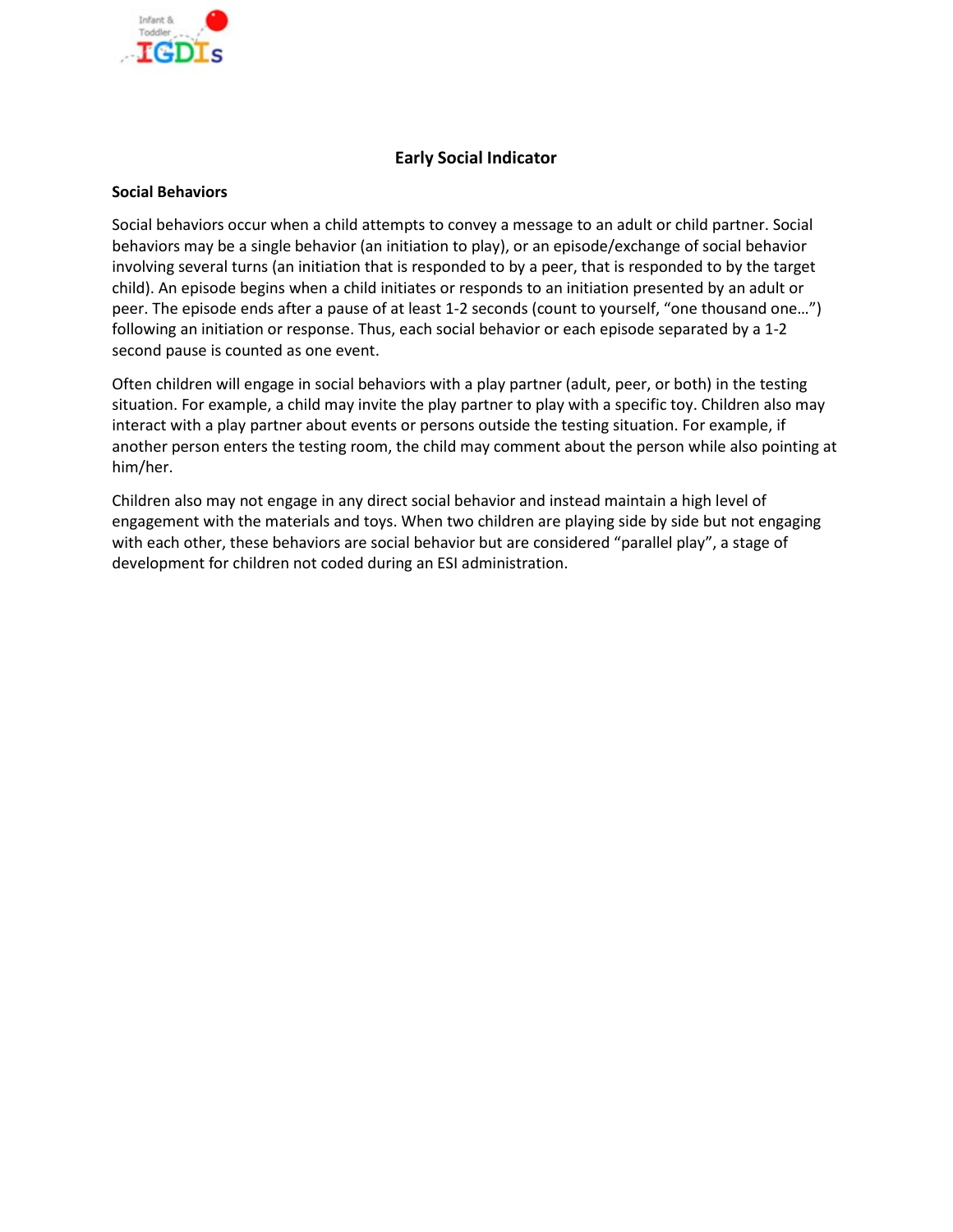

### **General Administration Instructions**

The Early Social Indicator was designed to provide a context for young children between 6 months and 42 months of age to interact with an adult or with an adult and peer as a means of capturing how an individual child typically initiates or responds to the social interactions of others. The ESI provides a snapshot of a child's social behavior within the context of 3 different materials each presented one at a time for 2 minutes each:

- Books
- Blocks and Balls
- Bubbles

The toys should be presented in the order listed above. During the transition from one toy set to another, make sure the timer is paused and no behaviors are coded until the timer is set for the next toy set. During each toy set, any of the ESI key skill elements can be scored.

For all three toy sets, the play partner should engage with the child and materials, but should not give "commands" for child to engage in a specific behavior.

### *Video recording*

When video recording the administration, the video camera must be able to see the faces of the child and adult at all times. When videotaping please move as the child moves to keep both faces in view. If there is a peer involved in the play session and only one child is the "target" child being scored; if that child moves, follow the target child with the video. If both children are target children, keeping the camera on the adult and child still in the frame is appropriate. If the target child is out of the camera frame for more than 15 seconds during the 2 minutes, be sure to extend the session by the appropriate time so that a full 2 minutes of the target child is viewable.

When video recording pause the video during the transition of toys to ensure that each toy set gets a full 2 minute administration. At the end of the third task, please thank the child for playing and let them know that they are all done. Transition out from the session as is appropriate for the child.

### *Scoring*

During the 6 minute assessment, when key skills are observed, a tally mark is made in the appropriate column. Children can receive more than one tally for a behavior sequence; for instance, if they hand a block to the adult while looking them in the face and say, "here is the block,"; then they can get a tally for attends to face, non-verbal social gesture, and multiple word all at the same time. If the coder is unable to distinguish to whom some of the behaviors were directed (e.g., verbal requesting, vocalizations, etc.), there is a category of "undirected." The child still gets credit for the behavior even though the coder could not tell if the behavior was directed to the peer or the adult.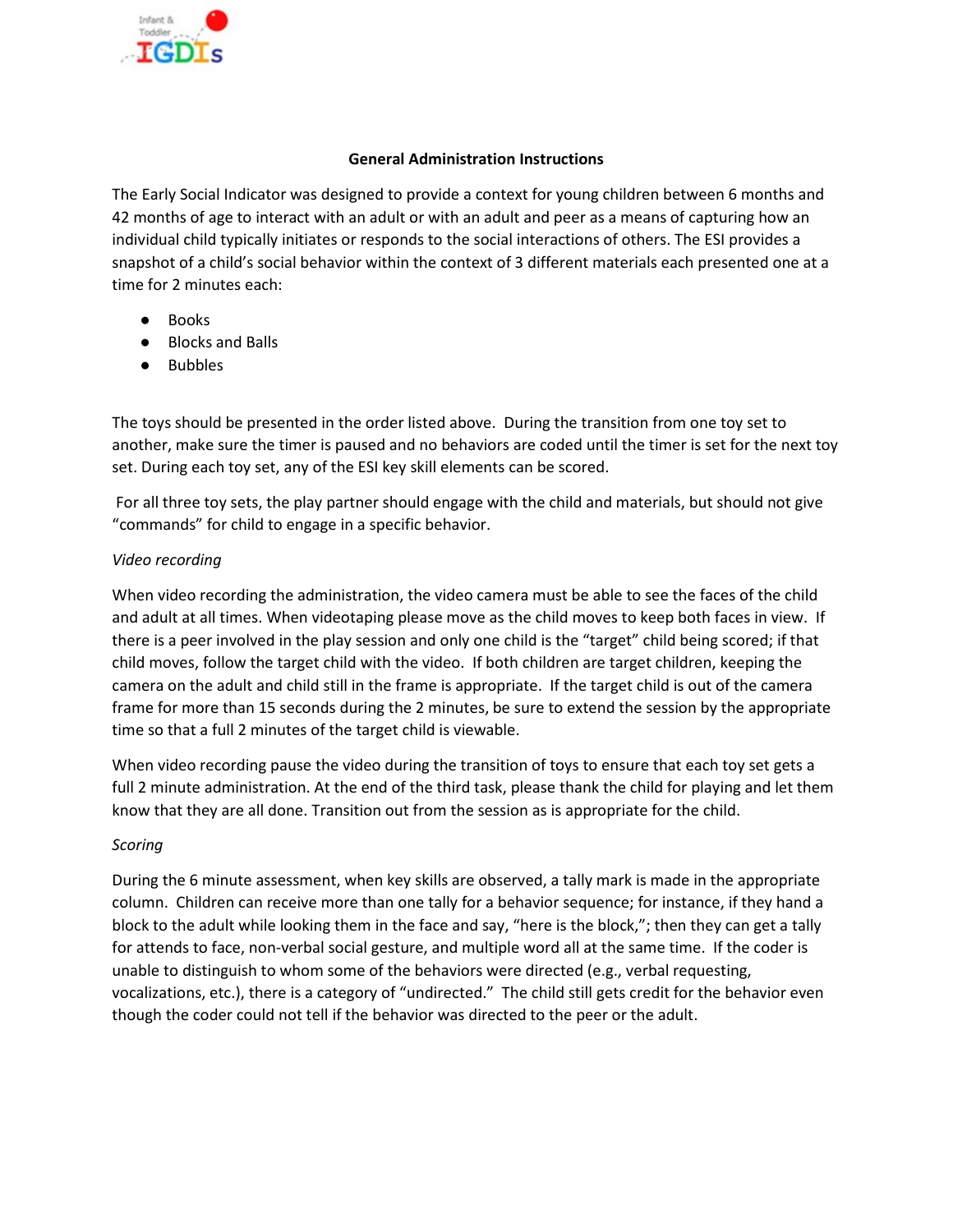

### **Individual Task Administration**

#### **Books**

### Administration

- Get into book reading configuration.
- Present all 3 books at first. If child doesn't engage with one within 5 seconds, pick two books and have child choose.
- The play partner should engage and interact with the child. This might involve talking about the book, describing the pictures in the book, etc.
- The play partner should follow the child's lead and should not ask the child to do or say anything in particular.
- The play partner should **NOT** read the book word for word but instead look at pictures, talk about pictures/book, interact.
- The play partner should not ask the child to point to pictures or direct the child to request.

### **Blocks/Balls**

### Administration

- The play partner should follow the child's lead and continue to interact and engage with the child during the 2 minutes.
- The play partner should engage the child in Blocks and Balls play. This might include stacking blocks or rolling the ball.

### **Bubbles**

### Administration

- Play partner should open the Bubbles container, blow a few bubbles, put the cap back on the bubble container, and put the bubbles down for the child. The social behavior that is recorded is what the child does next. This may include: asking for help, handing the bubbles to the play partner, etc.
- The play partner should not ask the child to participate in requesting, these behaviors will be scored as they happen spontaneously during the 2 minutes.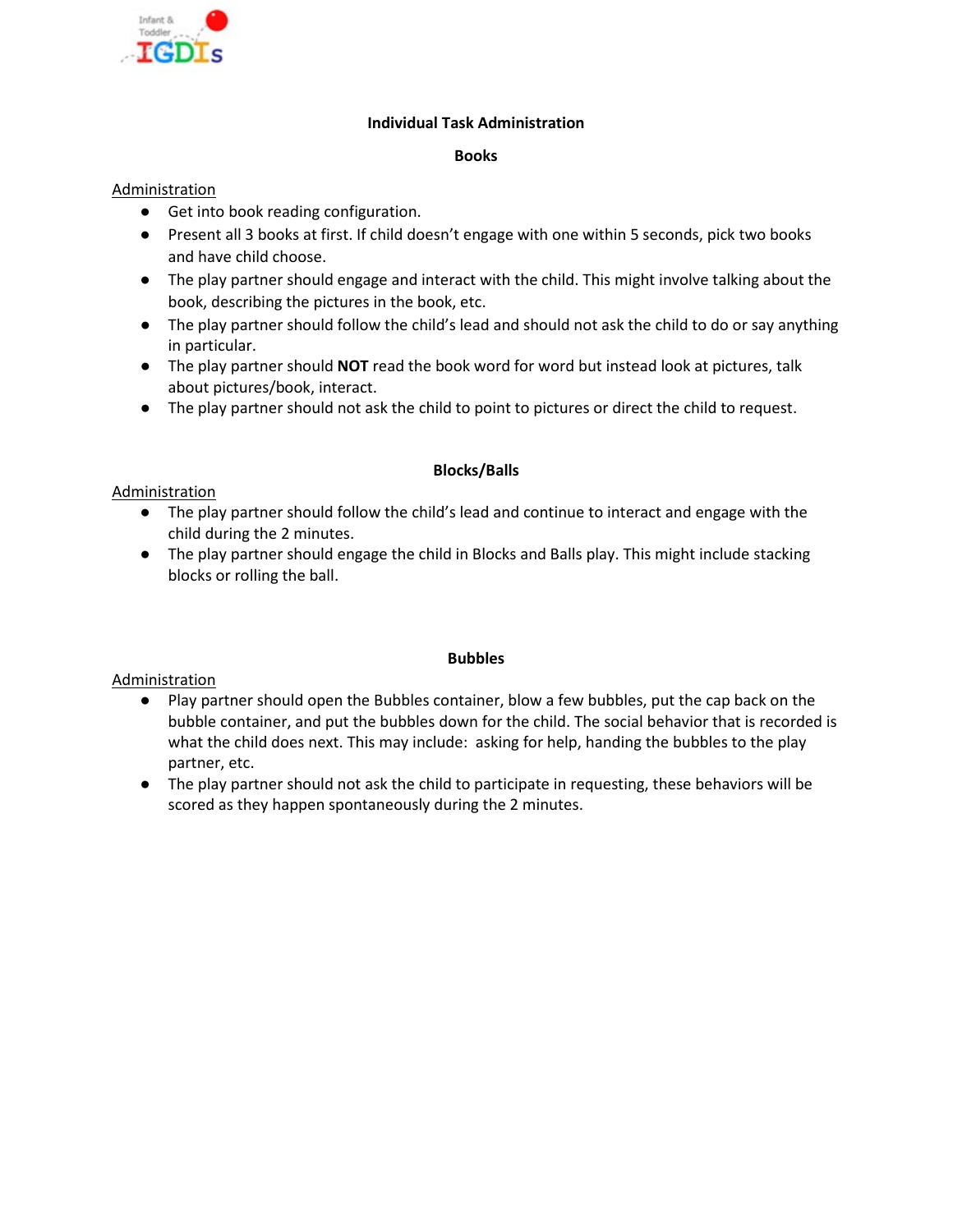

## **Definitions of Early Social Indicator Key Skills**

### **Attends to Face**

**Definition:** Attending to face of adult or peer who is talking, reading, singing, or attempting to engage the child. One instance of "attending to face" should be counted each time the child looks up at the adult or peer play partner. If child looks away and looks back again, count as a new instance. DO NOT code attends to face when play partner has the bubble wand at their mouth while blowing bubbles.

| <b>Includes</b>                                                                                                                                                                                               | <b>Excludes</b>                                                                                                                                                                                                                                                                                                                                                                                                                                                                                                                      |
|---------------------------------------------------------------------------------------------------------------------------------------------------------------------------------------------------------------|--------------------------------------------------------------------------------------------------------------------------------------------------------------------------------------------------------------------------------------------------------------------------------------------------------------------------------------------------------------------------------------------------------------------------------------------------------------------------------------------------------------------------------------|
| Child looking at face of play partner<br>Child smiling at play partner (either adult<br>or peer)<br>Watching or gazing at others<br>Glancing at adult or peer play partner<br>(even if adult doesn't respond) | Looking at the wall or an object<br>Looking at toys or bubbles<br>Looking at face of other adults in the<br>room<br>Looking when there is a toy or other<br>$\bullet$<br>object in direct line of sight between<br>faces.<br>Looking at face/mouth of play partner<br>$\bullet$<br>while they have the bubble wand at their<br>mouth and are blowing bubbles.<br>Looking at face of play partner if the play<br>partner is directing child to look up at<br>them (i.e., by saying "look at me", waving<br>a toy by their face, etc.) |

### **Attends to Face Inclusions/Exclusions**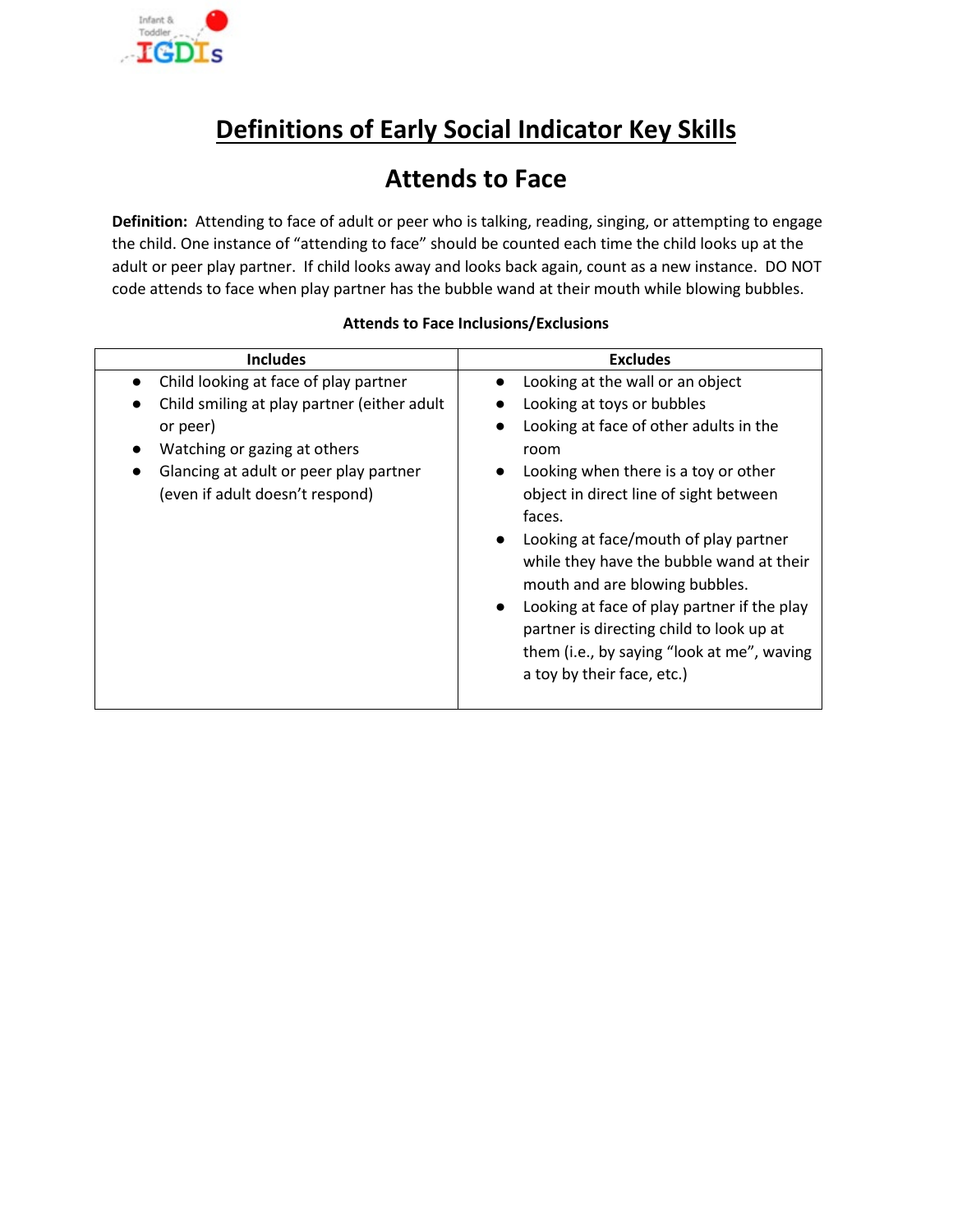

## **Non-Verbal Social Gestures**

**Definition:** The child uses non-verbal gestures to socially interact with the adult and/or peer play partner. One instance of a non-verbal social gesture should be scored when observed during the assessment. Non-Verbal social gestures can be scored at the same time as all other key skills. Examples and non-examples of what constitutes non-verbal social gestures are listed below.

| <b>Includes</b>                                                                                                                                                                                                                                                                                                                                                                                                                                                                                                                                                                                                                                  | <b>Excludes</b>                                                                                                                                                                                                                                                                                           |
|--------------------------------------------------------------------------------------------------------------------------------------------------------------------------------------------------------------------------------------------------------------------------------------------------------------------------------------------------------------------------------------------------------------------------------------------------------------------------------------------------------------------------------------------------------------------------------------------------------------------------------------------------|-----------------------------------------------------------------------------------------------------------------------------------------------------------------------------------------------------------------------------------------------------------------------------------------------------------|
| Child points to toy/object.<br>Child hands a toy or object to the play<br>partner<br>Waves hello or goodbye<br>Child pointing to something/object<br>outside of toys. (in room/objects around<br>the play area)<br>Child points to something out of their<br>reach<br>Taking a toy or object away/attempting<br>to take an object away from adult or<br>peer play partner (e.g., trying to take<br>bubble wand while play partner is<br>blowing bubbles)<br>Taking a toy or object from the hand of<br>the play partner<br>Nodding, shrugging shoulders, shaking<br>head, smiling (with or without eye<br>contact)<br>Sticking out lip/"pouting" | Turning pages of a book while not<br>$\bullet$<br>interacting with play partner or peer<br>Stacking blocks while not interacting with<br>play partner or peer<br>Taking balls out of the bag (even if play<br>partner is holding the bag)<br><b>Hand Flapping</b><br>Waving arms<br>Moving head in a tilt |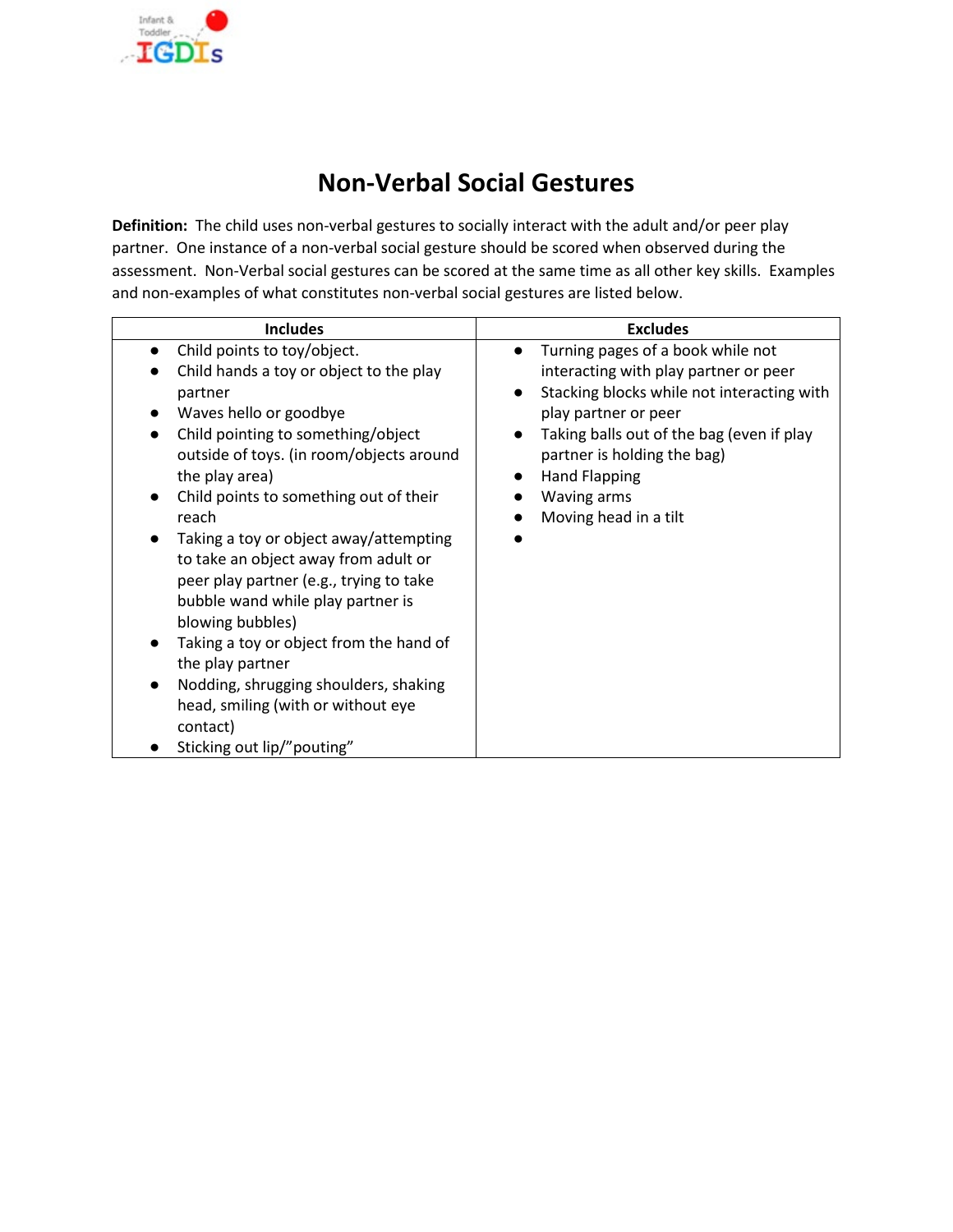

# **Verbal Requesting**

**Definition**: Talking to the play partner to ask for help or to obtain objects. Child uses words and/or phrases associated with requesting.

| <b>General Requesting Inclusions/Exclusions</b> |  |
|-------------------------------------------------|--|
|                                                 |  |

| <b>Includes</b>                                                                                                                                                                                                                                                                                                                                                                                                                                                                                                                                                                           | <b>Excludes</b>                                                                                                                                                 |
|-------------------------------------------------------------------------------------------------------------------------------------------------------------------------------------------------------------------------------------------------------------------------------------------------------------------------------------------------------------------------------------------------------------------------------------------------------------------------------------------------------------------------------------------------------------------------------------------|-----------------------------------------------------------------------------------------------------------------------------------------------------------------|
| Child uses words/phrases such as:<br>$\bullet$<br>"look", "help", "more", "please", "help<br>please", "give me", "up", "down"<br>Sign language for any words/phrases<br>associated with requesting (see list<br>above)<br>Child verbally requesting a toy from the<br>$\bullet$<br>play partner (see list above)<br>Child verbally requesting help from the<br>$\bullet$<br>play partner (see list above)<br>Child verbally or through signs asks for<br>$\bullet$<br>"more" (see list above)<br>Child says "look" with a toy or object in<br>$\bullet$<br>his/her hand. (see list above) | Child using a vocalization that is not<br>$\bullet$<br>understood by play partner and coder.<br>Just labeling the object (e.g., "book",<br>$\bullet$<br>"ball") |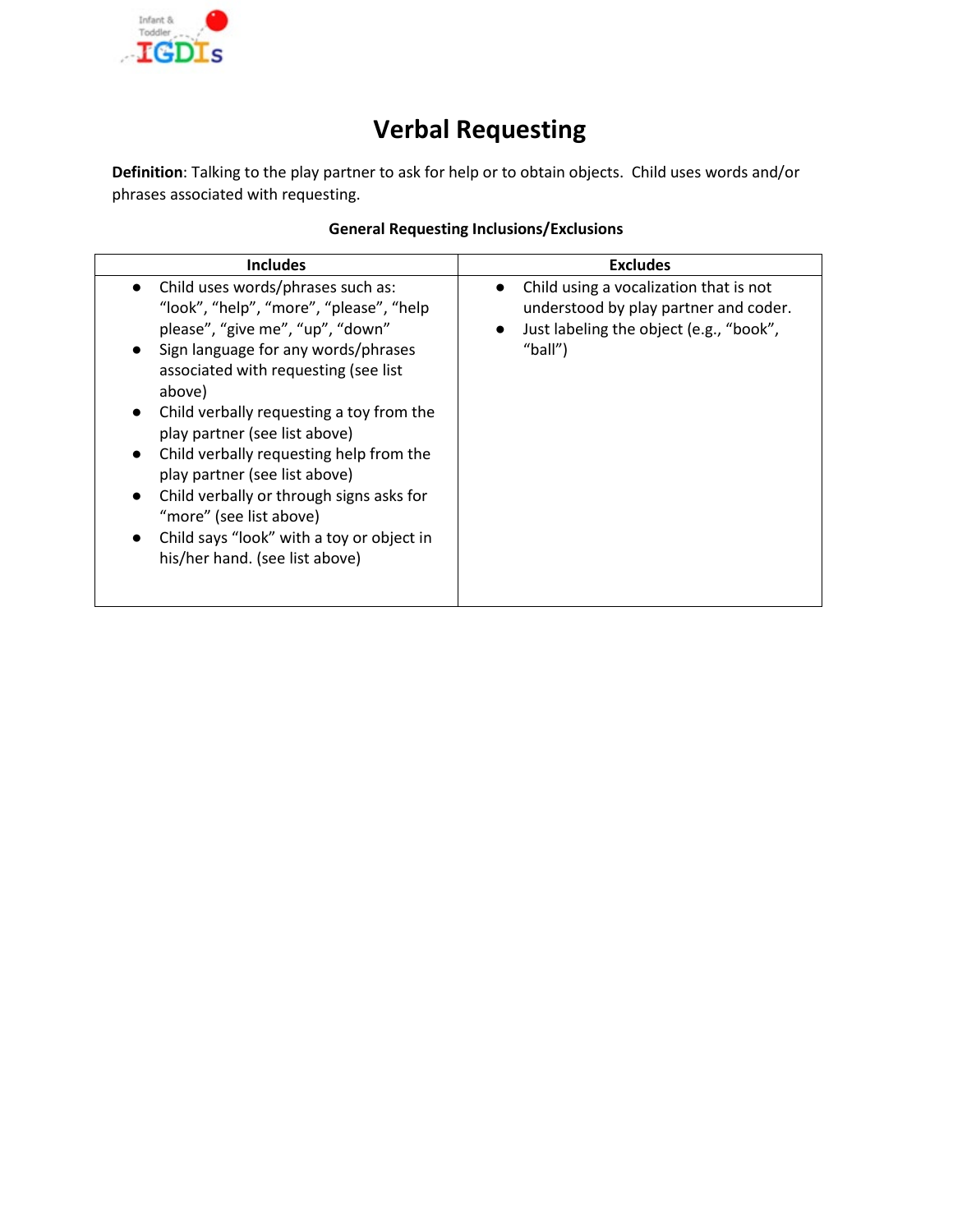

## **Child Initiated Physical Contact**

**Definition:** Child making physical contact with adult or peer play partner. This is positive physical touch initiated by the child, not prompted. This behavior can co-occur with other key skills (e.g., requesting).

| <b>Includes</b>                                                                                                                                                                                                                                                                                                                                                                                                                                                               | <b>Excludes</b>                                                                                                                                                                                                                                                                                                                                                                                                                                                                                         |
|-------------------------------------------------------------------------------------------------------------------------------------------------------------------------------------------------------------------------------------------------------------------------------------------------------------------------------------------------------------------------------------------------------------------------------------------------------------------------------|---------------------------------------------------------------------------------------------------------------------------------------------------------------------------------------------------------------------------------------------------------------------------------------------------------------------------------------------------------------------------------------------------------------------------------------------------------------------------------------------------------|
| Reaching out/holding hands<br>Patting adult or peer play partner<br>Sitting on lap<br>Hugging, kissing, patting<br>Sitting on floor leaning on play partner<br>High Five/Fist bump<br>Incidental contact while taking object<br>$\bullet$<br>from play partner (i.e., grabs play<br>partner's hand while trying to take the<br>bubble wand)<br>Child touches play partner with hand<br>$\bullet$<br>while sitting on play partner's lap<br>Grabbing the play partner's finger | Play partner makes physical contact with<br>the child.<br>Child responds to hug or kiss that is<br>$\bullet$<br>initiated by adult or peer play partner<br>Kicking<br>$\bullet$<br>Pushing over/pushing away<br>Shoving<br>$\bullet$<br>Hitting<br>Adult picks up child<br>$\bullet$<br>If child begins assessment sitting on play<br>$\bullet$<br>partner's lap<br>Child falls over or falls down and touches<br>$\bullet$<br>play partner on the way down/"catches<br>themselves". (accidental touch) |

### **General Child Initiated Physical Contact Inclusions/Exclusions**

### **Vocalizations**

**Definition:** Child makes a sound or verbalization (**NOT** understandable by person coding). Can count at same time as attending to face, child initiated physical contact, joint attention, or requesting. An episode ends when the child pauses for 2 seconds and/or takes a breath to start a new word or sentence. Can be coded at the same time as attends to face, show/point/gesture, response to play partner, and child initiated physical contact.

| Includes                                                                                                                                                     | <b>Excludes</b>                                                                                                                                                                                             |
|--------------------------------------------------------------------------------------------------------------------------------------------------------------|-------------------------------------------------------------------------------------------------------------------------------------------------------------------------------------------------------------|
| <b>Babbling</b><br>Cooing<br>Laughing<br>Any sounds not understandable by<br>$\bullet$<br>person coding.<br>Animal sounds/car sounds<br>$\bullet$<br>Whining | Any words that can be understood by<br>play partner/coder<br>• Involuntary noises (hiccups, sneezes,<br>coughs, etc.)<br>Crying<br>Noises/buzzing sounds made in an<br>$\bullet$<br>attempt to blow bubbles |

### **General Vocalizations Inclusions/Exclusions**